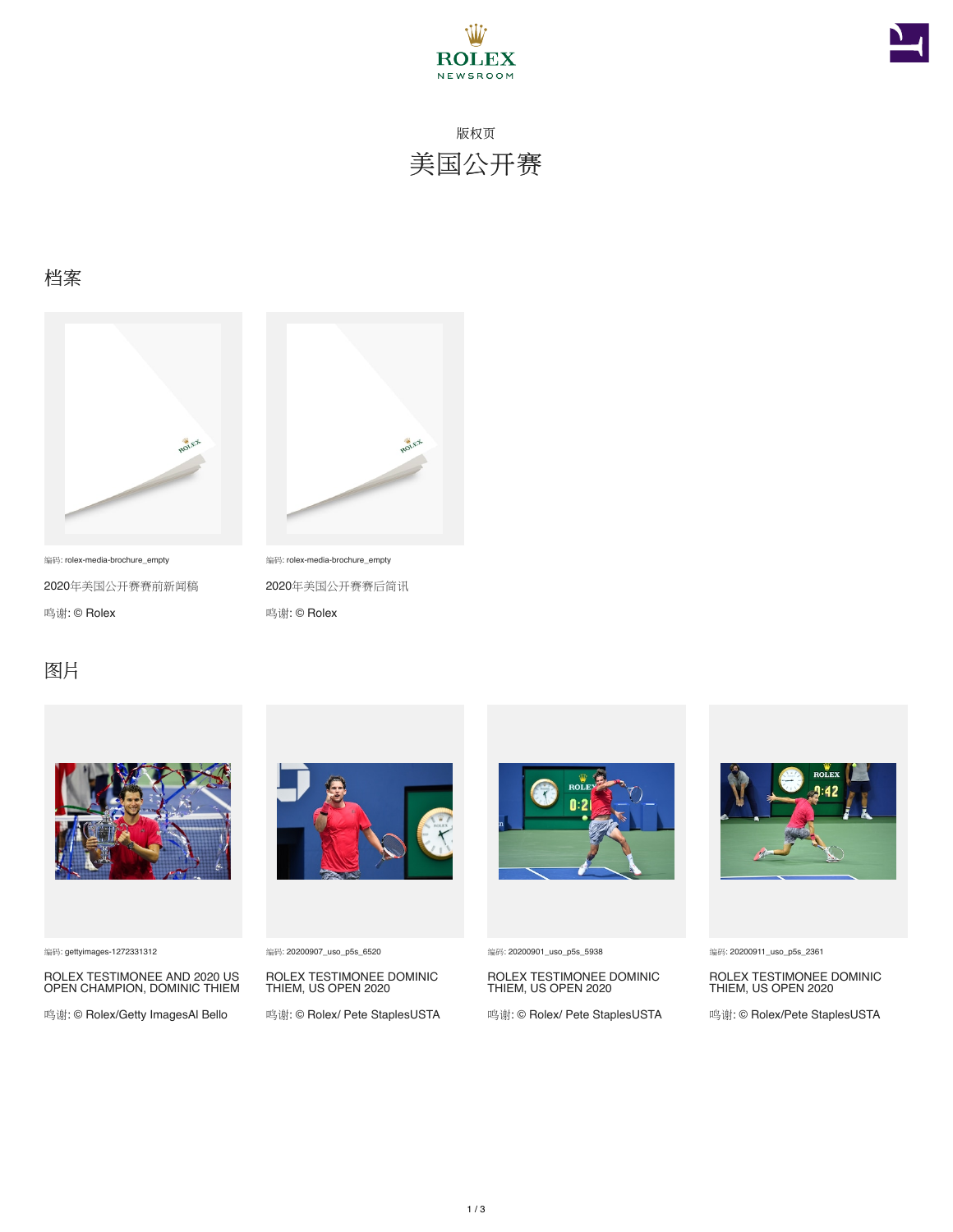

## 版权页 美国公开赛



编码: 20200905\_uso\_1dc07133

ROLEX TESTIMONEE DOMINIC THIEM, US OPEN 2020

鸣谢: © Rolex/ Darren CarrollUSTA





ROLEX TESTIMONEE DOMINIC THIEM, US OPEN 2020

鸣谢: © Rolex/ Pete StaplesUSTA



编码: usta1237785\_20200901\_uso\_p5s\_6202

ROLEX TESTIMONEE DOMINIC THIEM, US OPEN 2020

鸣谢: © Rolex/ Pete StaplesUSTA



编码: usta1237803\_20200902\_uso\_p5s\_7392

ROLEX TESTIMONEE ANGELIQUE KERBER, US OPEN 2020

鸣谢: © Rolex/ Pete StaplesUSTA



编码: usta1237794\_20200902\_uso\_2dc04574

ROLEX TESTIMONEE STÉFANOS TSITSIPÁS, US OPEN 2020

鸣谢: © Rolex/Darren CarrollUSTA



编码: usta1237764\_20200831\_uso\_ao2\_3284

ROLEX TESTIMONEE CAROLINE GARCIA, US OPEN 2020

鸣谢: © Rolex/ Andrew OngUSTA



编码: usta1237761\_20200831\_uso\_1dc08553

ROLEX TESTIMONEE COCO GAUFF, US OPEN 2020

鸣谢: © Rolex/ Darren CarrollUSTA



编码: usta1237766\_20200831\_uso\_c02i9506

ROLEX TESTIMONEE COCO GAUFF, US OPEN 2020

鸣谢: © Rolex/ Adam GlanzmanUSTA